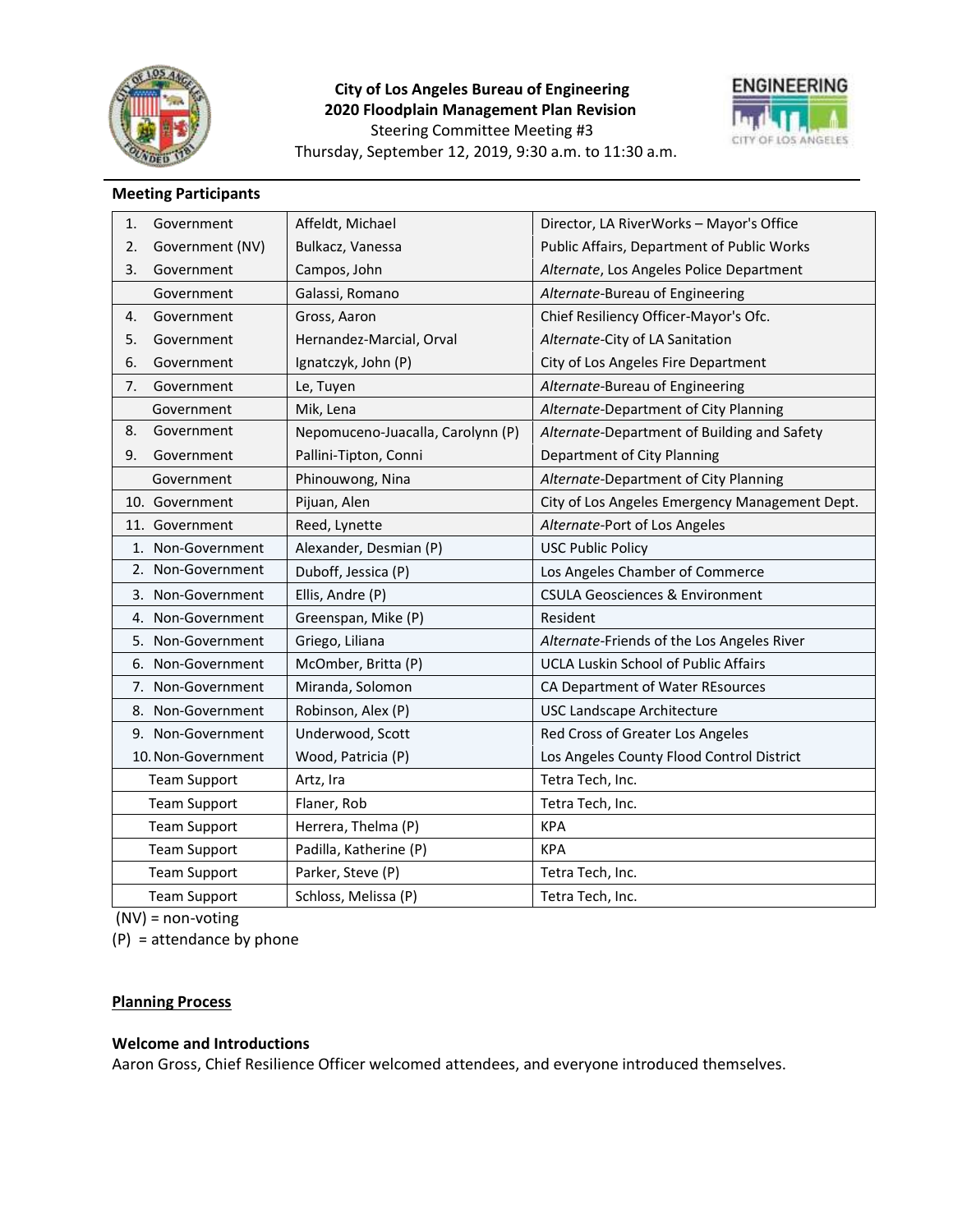

## **Review Agenda**

Rob Flaner, Tetra Tech welcomed attendees and provided time for attendees to review the agenda and make any final edits. No edits were requested.

## **Approve SC Meeting #2 Summary**

Rob Flaner asked the SC if they had any edits to the August 8, 2019 meeting summary. An edit to the spelling of Mr. Gonez's name was requested.

*MOTION by Scott Underwood to approve the August 8, 2019 meeting summary with the abovementioned edit and second by Conni Pallini-Tipton. Motion carried unanimously.*

## **Receive Public Comment**

Rob Flaner asked members of the public if they wished to address the committee. No public comments were expressed.

#### **New Business**

## **SC Homework- Review Objectives**

Rob Flaner reviewed the goals that were finalized at the August 8, 2019 SC meeting. Aaron Gross stated that the eighth goal, "Pursue social equity" would be moved to be an objective to make it more of a measurable component rather than an over-arching impact on other plans the City has/will create(d).

The SC had a great discussion about editing the objectives. Romano Galissi noted that repetitive loss properties tend to be of high value hillside dwellings. Aaron Gross suggested to add a vulnerability factor to the objectives. A suggestion was made to add an  $11<sup>th</sup>$  objective to read, "Minimize adverse impacts from flood risk to vulnerable communities."

*MOTION by Michael Affeldt to remove goal eight and add an 11th objective to read, "Minimize adverse impacts from flood risk to vulnerable communities" second by Conni Pallini-Tipton. Motion carried unanimously.*

A suggestion was made to edit objective #10 to read, "Anticipate and minimize effects of climate change on flood risk."

*MOTION by Lynette Reed to approve the objectives with the abovementioned edit and second by Solomon Miranda. Motion carried unanimously.*

#### **Critical Facilities/Infrastructure**

Rob Flaner explained FEMA's new BRIC (Building Resilient Infrastructure and Communities) initiative and discussed how it is replacing the PDM (Pre-Disaster Mitigation) grant. He reviewed the handout containing the critical facilities / infrastructure definition that was used in the 2015 plan and asked the SC if they'd like to make any updates to it.

Rob Flaner explained it would be in the city's best interest to include a definition of critical facilities / infrastructure as it pertains to each of the BRIC program's seven lifelines as it would expand applicability of BRIC funding in the future.